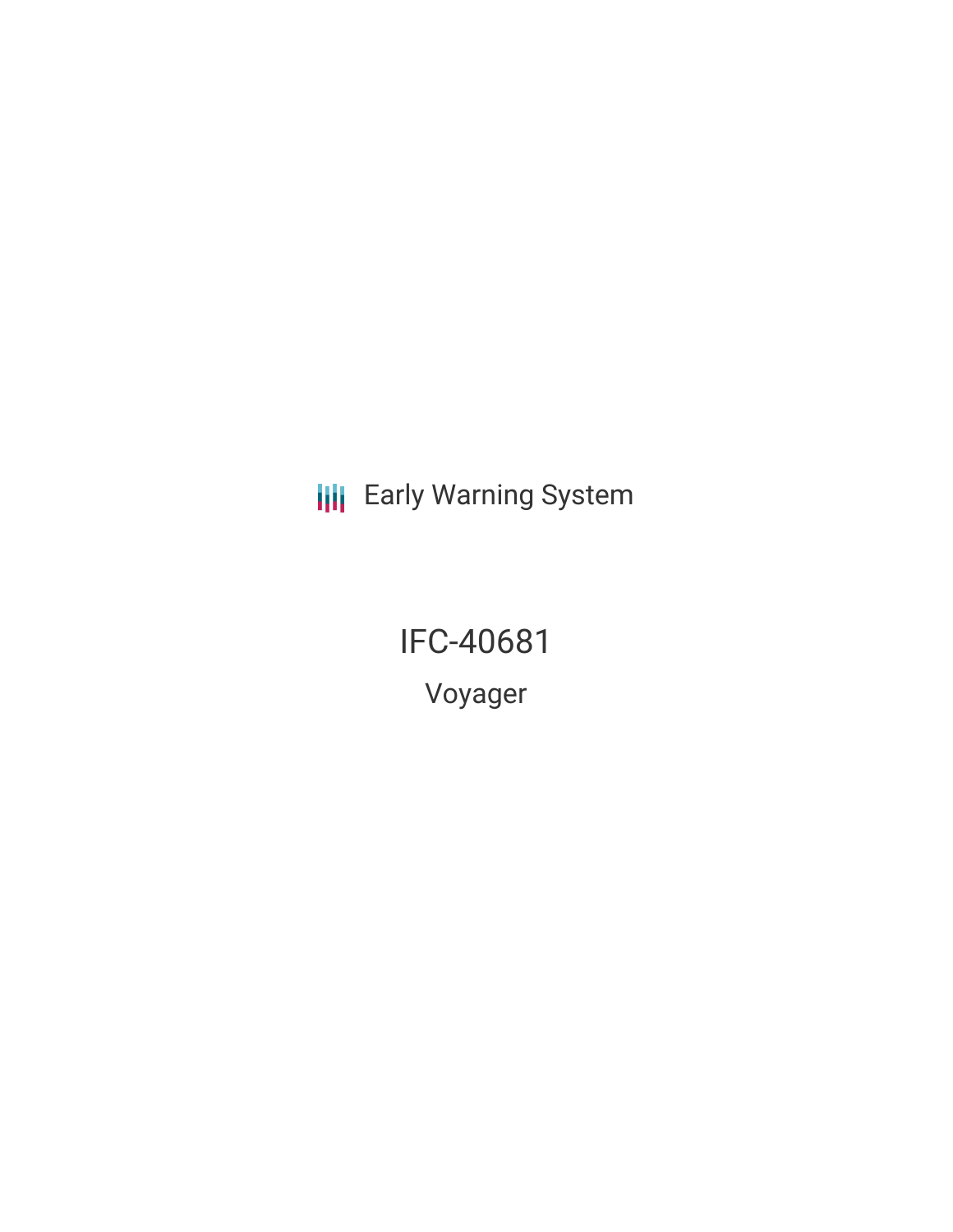### **Quick Facts**

| <b>Countries</b>               | Philippines                             |
|--------------------------------|-----------------------------------------|
| <b>Financial Institutions</b>  | International Finance Corporation (IFC) |
| <b>Status</b>                  | Approved                                |
| <b>Bank Risk Rating</b>        | C                                       |
| <b>Voting Date</b>             | 2018-11-16                              |
| <b>Borrower</b>                | VOYAGER INNOVATIONS, INC.               |
| <b>Sectors</b>                 | Finance                                 |
| <b>Investment Type(s)</b>      | Equity                                  |
| <b>Investment Amount (USD)</b> | \$10.00 million                         |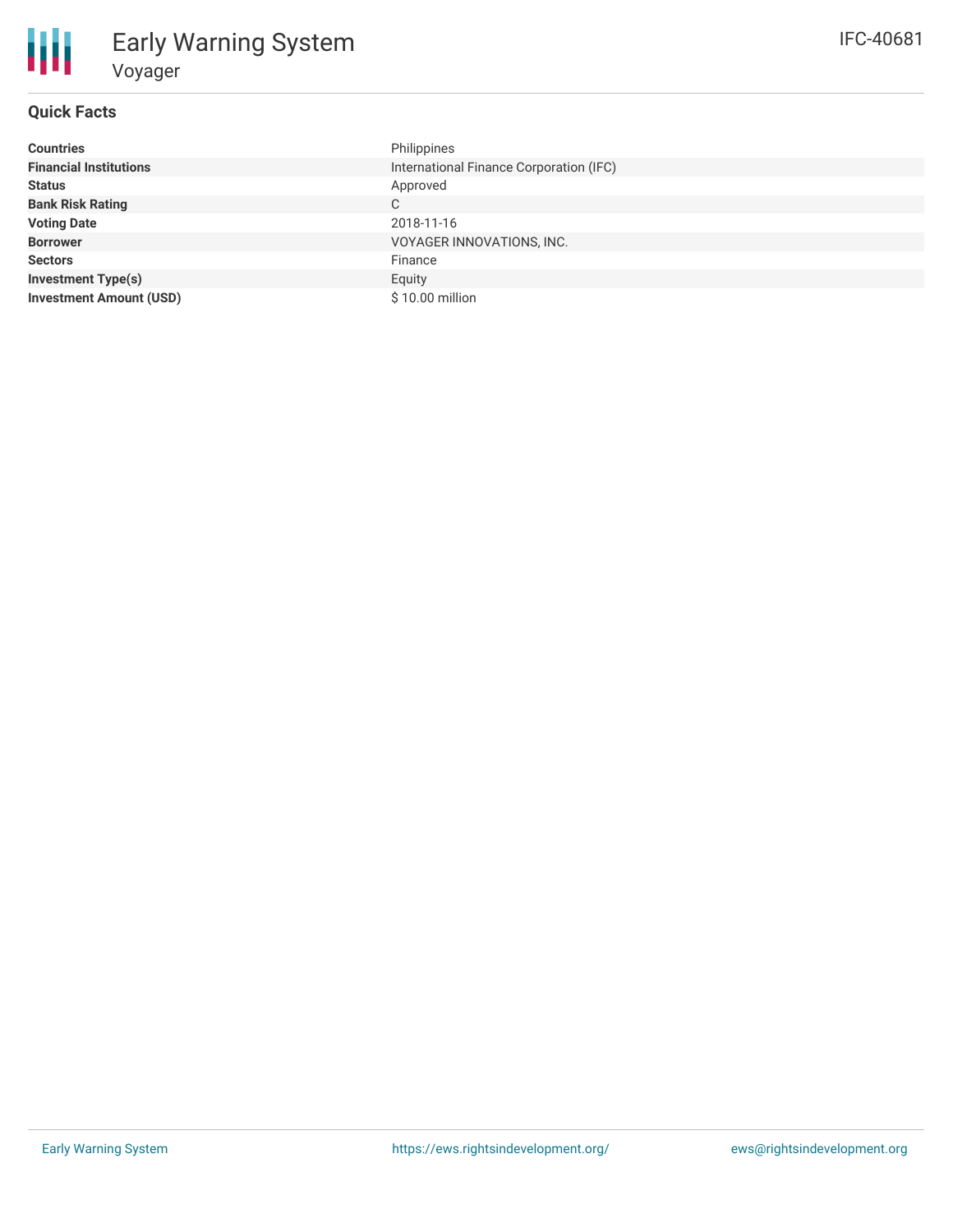

## **Project Description**

According to IFC website, IFC is seeking to invest in Voyager to support the growth of its financial service unit, Paymaya, which operates a mobile money platform, domestic remittance network, and merchant acquiring business in the Philippines.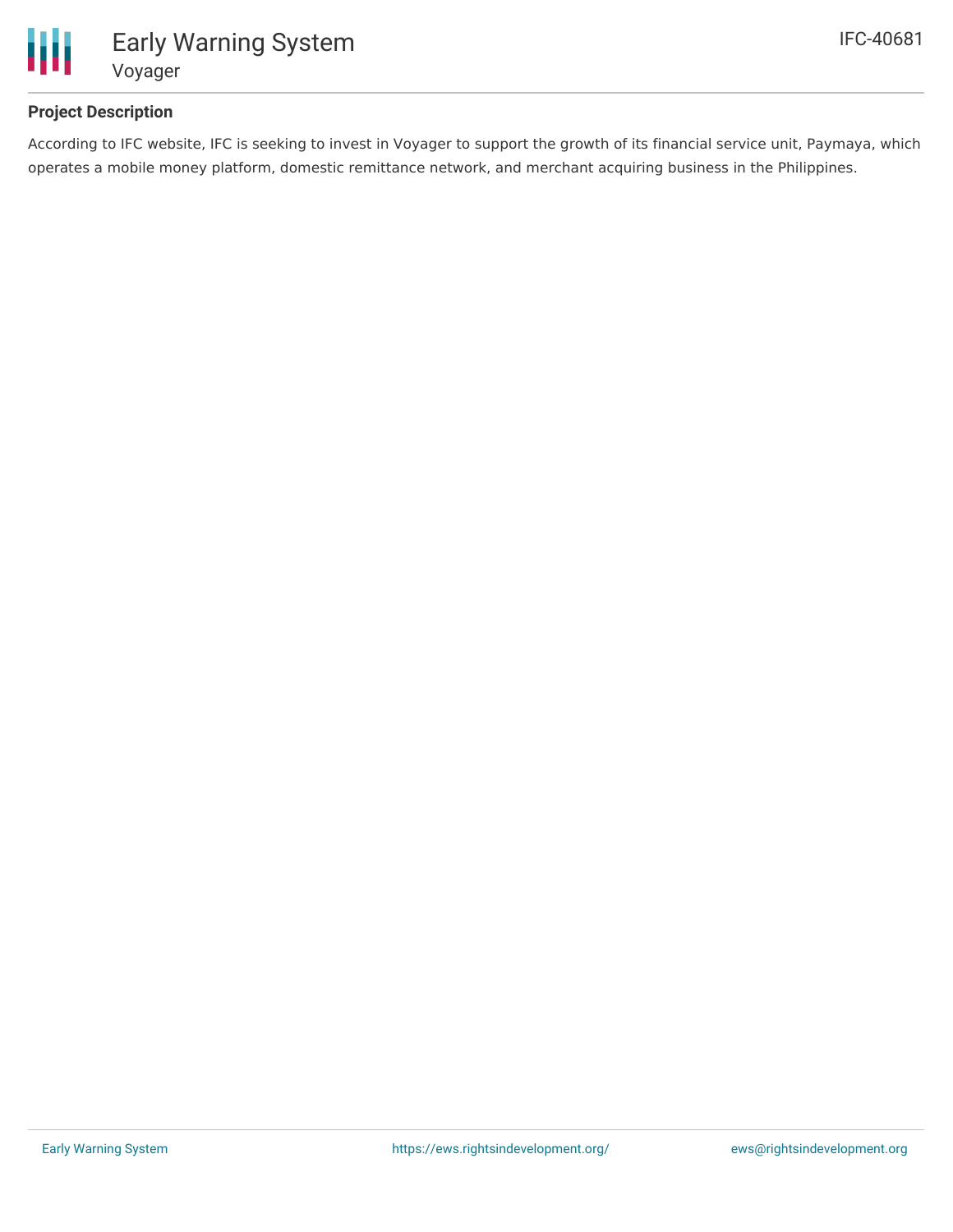### **People Affected By This Project**

i. Access to and Usage of Transaction Accounts: The project will support the roll-out of a mobile wallet that allows users to carry out financial transactions, including domestic remittances, bill payment, airtime load, etc., on their phones in a cost efficient and convenient manner, thereby deepening financial access for the population

ii. Integration - IFC anticipates that the project will result in significant market integration by linking mobile wallet users to a growing array of digital financial and non-financial services, including e-commerce. Voyager's open-loop approach allows for interoperability of transactions and provides access to both traditional and digital accounts, integrating its users into the digital economy.

iii. Competitiveness - As a leading innovator in the market, Voyager will foster competitiveness in the financial sector by triggering changes in the market through the use of its low-cost, open-loop payment platform, which will push its competitors to innovate and offer new products and services at lower costs.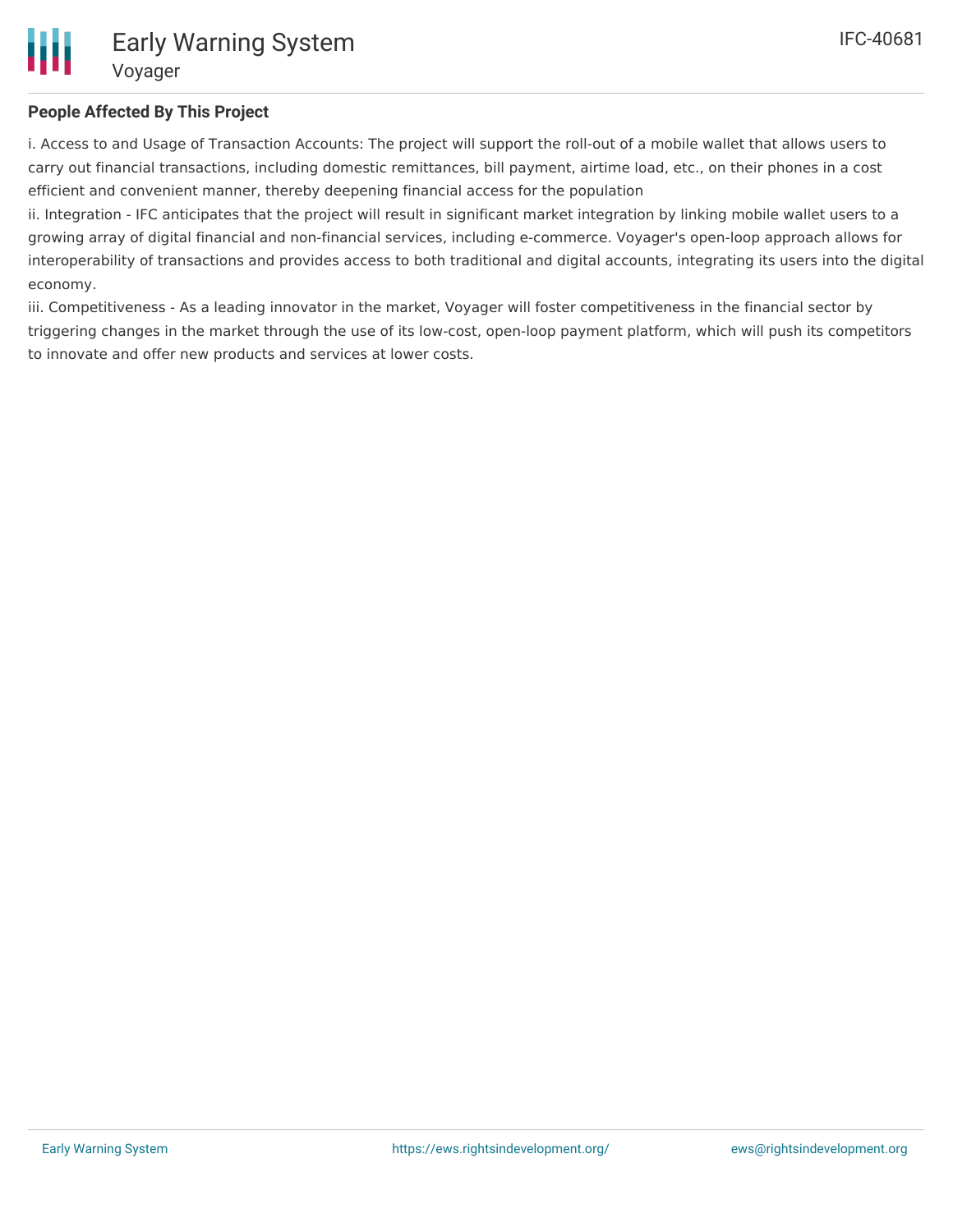# **Investment Description**

• International Finance Corporation (IFC)

# **Financial Intermediary**

Financial Intermediary: A commercial bank or financial institution that receives funds from a development bank. A financial intermediary then lends these funds to their clients (private actors) in the form of loans, bonds, guarantees and equity shares. Financial intermediaries include insurance, pension and equity funds. The direct financial relationship is between the development bank and the financial intermediary.

Voyager [Innovations,](file:///actor/1678/) Inc. (Financial Intermediary)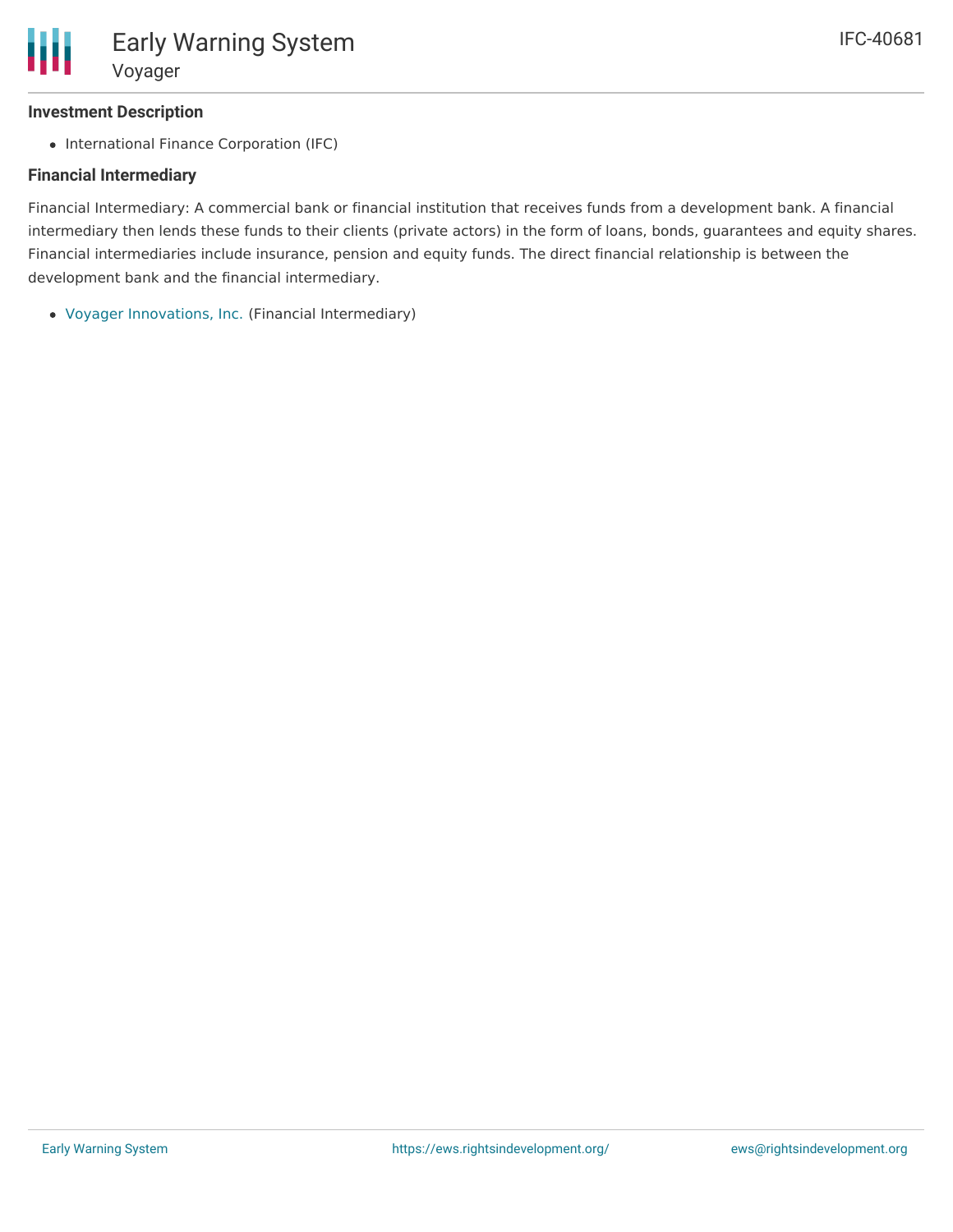

### **Private Actors Description**

Voyager Innovations Holdings, Pte. Ltd is 100%-owned by PLDT, Inc., a listed entity, through its subsidiary PLDT Communications and Energy Ventures, Inc.